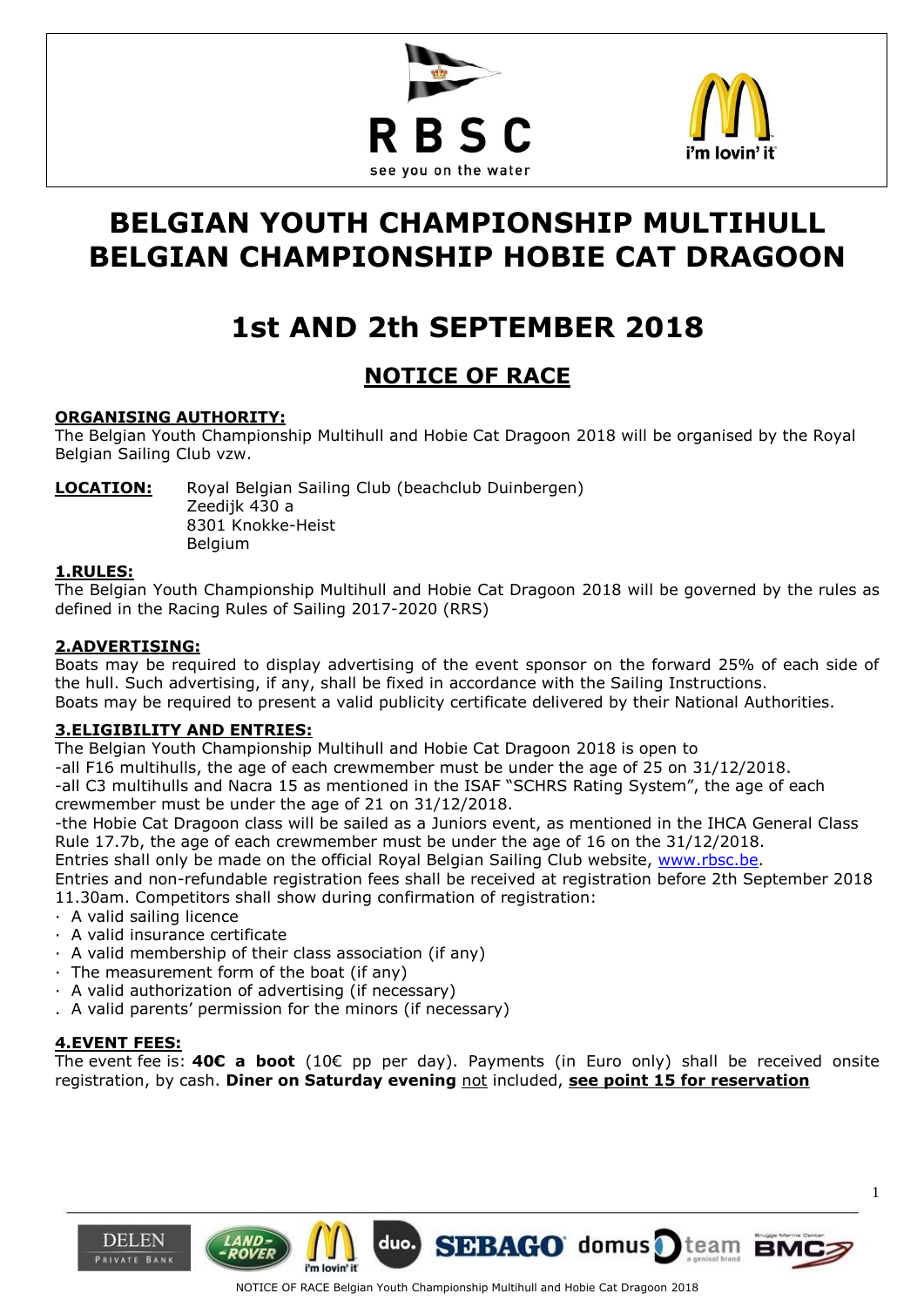

# $\overline{\phantom{0}}$ **5.SCHEDULE OF RACES AND ON SITE REGISTRATION:**

| Belgian Youth Championship Multihull and Hobie Cat Dragoon 2018 |             |                                                                                                                                                                                                                         |
|-----------------------------------------------------------------|-------------|-------------------------------------------------------------------------------------------------------------------------------------------------------------------------------------------------------------------------|
| <b>Date</b>                                                     | <b>Time</b> | <b>Event</b>                                                                                                                                                                                                            |
| 1st september Saturday                                          | 09:30-11:30 | Registration in Het Zoute and Duinbergen.                                                                                                                                                                               |
|                                                                 | 12:00       | Briefing Participants in Duinbergen                                                                                                                                                                                     |
|                                                                 | 12:55       | Warning Signal 1 <sup>st</sup> race of the day. The warning signal<br>for each succeeding race will be made as soon as<br>practicable.                                                                                  |
|                                                                 | $+ -18:00$  | Debriefing Participants by Sebbe Godefroid                                                                                                                                                                              |
|                                                                 | $+ -19:00$  | Diner participants and parents, if races are finished                                                                                                                                                                   |
| 2th September Sunday                                            | 10:55       | Warning Signal $1st$ race of the day. The warning signal<br>for each succeeding race will be made as soon as<br>practicable. No first warning signal will be made after<br>16:00 unless an general recall as been made. |
|                                                                 | <b>ASAP</b> | Price giving.                                                                                                                                                                                                           |

Maximum 10 races are scheduled with a maximum of 5 sailed races a day.

3 sailed races must be completed to validate the Belgian Youth Championship Multihull and Hobie Cat Dragoon 2018.

### **6.VENUE:**

The Belgian Youth Championship Multihull and Hobie Cat Dragoon 2018 will be held at the North Sea, in front of the Beach Club Duinbergen / Knokke-Heist Belgium.

### **7.COURSES AND COMPETITION FORMAT:**

The event shall use: Windward/ leeward sausage courses with a gate.

#### **8. SAFETY EQUIPEMENT**

A towing rope of 15 meters long and 6 mm in diameter

A righting rope of 4 meters long and 10 mm in diameter

2 personal flotation devices in accordance with EC specifications

A wetsuit or drysuit are obligatory at all times while afloat

Competitors must have a mobile phone on board, this must be used in case of emergency.

The following numbers can be reached: Robby beachmaster Duinbergen +32495202903 Sven beachmaster Het Zoute +32475928005

Beachclub Duinbergen +3250515593

**SEBAGO** domus

Beachclub Het Zoute +3250621171

Note: lengths and diameters specified in this article have to be read as minimum.

duo.

i'm lovin' it

#### **9.PRIZES:**

**DELEN** 

PRIVATE BAN

Prizes will be awarded by the RBSC.

**PRIZES WILL BE REWARDED ONLY TO TEAMS WHO ATTEND THE PRIZE GIVING (REPRESENTED BY THEMSELVES)** 

NOTICE OF RACE Belgian Youth Championship Multihull and Hobie Cat Dragoon 2018

team